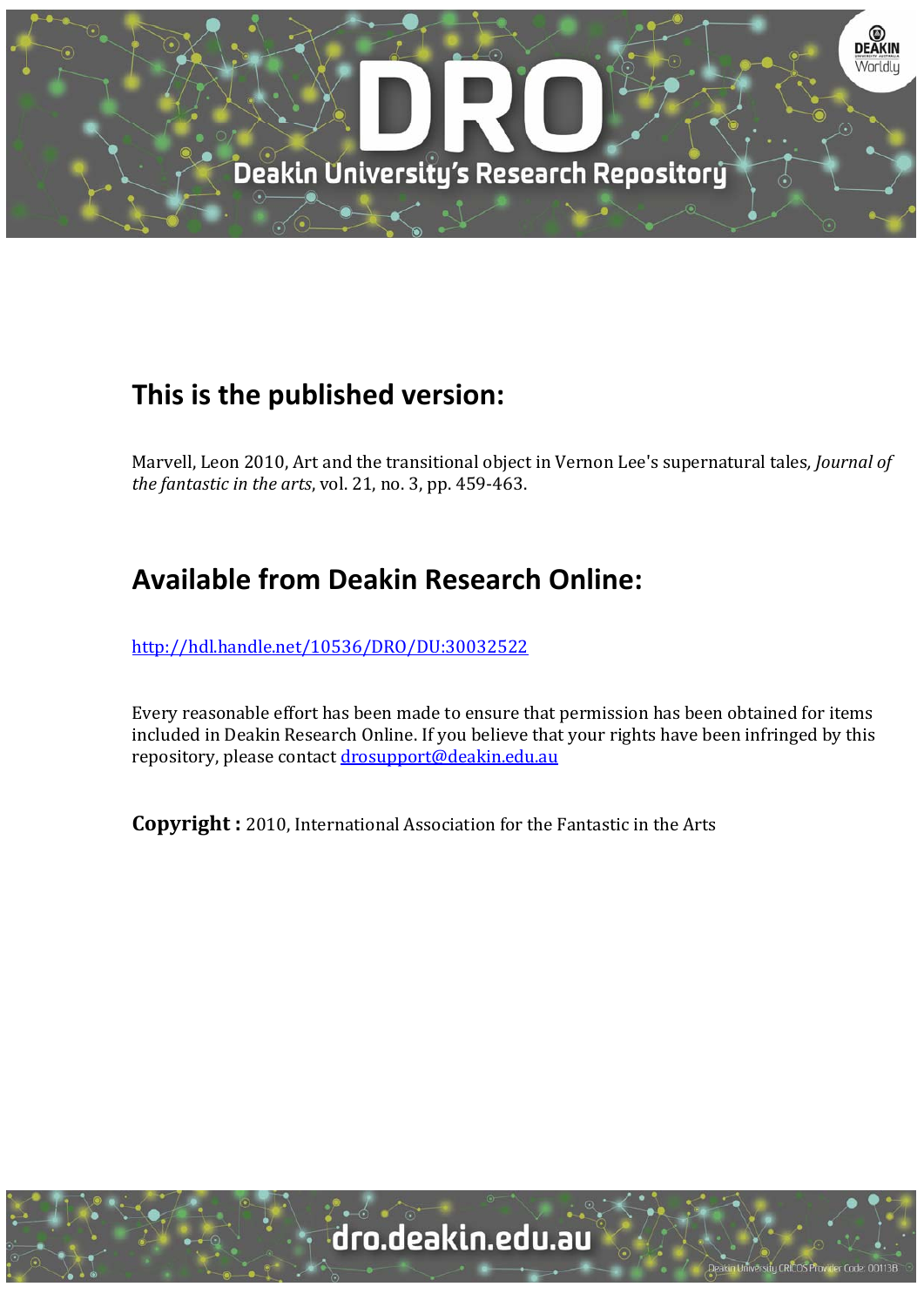ending 500 million years in the future. Pure pf may not strictly belong to the category of "fantastic in the arts," but this book is nevertheless likely to be of great interest to any reader of this journal.

EDWARD JAMES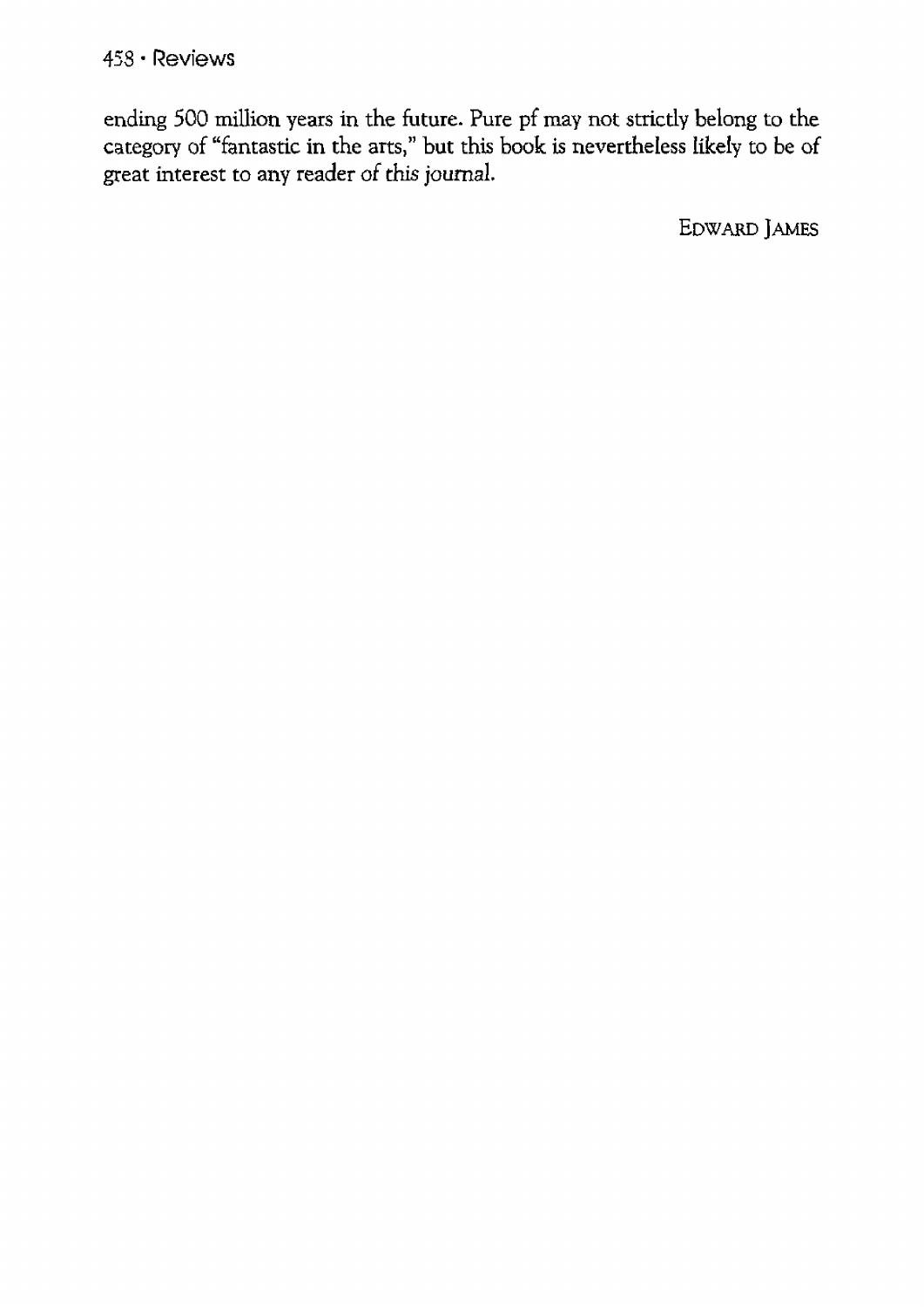Pulham, Patricia. Art and the Transitional Object in Vernon Lee's Supernatural Tales. Burlington, VT: Ashgate, 2008. 166 pp. Cloth. ISBN-13: 978-0-7546-5096-6. \$99.95.

During her lifetime Violet Paget, better known by her *nom* de *plume,* Vernon Lee, was internationally recognized for her works of supernatural fiction, as well as her historical studies, travel accounts, and works on aesthetics and philosophy. Her first book was published in 1880 and her last in 1932; she was thus witness to both the *fin de siecle* and the birth of the new century. Nevertheless, despite her fame during her lifetime and her prolific output, critical discussion of Lee has been lacking. The eclipse of Lee's literary and intellectual status is undoubtedly the result of the consolidation of Modernism in the early twentieth century and the concomitant disdain with which the Victorians were regarded by the Great War generation. With all that shouting and banging associated with the Modernists, it is perhaps not surprising that the less strident voice of Lee would have been stifled by the clamor.

This is not to say that Lee was hesitant in the voicing of her opinions and thoughts; quite the contrary. She was a forthright combatant in the intellectual struggles of her day, with the result that she was often the subject of surprisingly vituperative reactions. Bertrand Russell described her in this manner: "She was a woman of almost unbelievable ugliness and probably never aroused the desire in any man. She has a whole series of young girls to whom she was a vampire, and when one of them was used up, she would throw her away and get another" (Pulham 26). As Patricia Pulham demonstrates in the introduc-tion to her new book on Lee, this reaction (and others like it} are the result of a complex of associations that emerged in the late nineteenth century ensuring that intellectually aggressive women encountered a Victorian firewall, and in breaching *this* gender barrier, they ran the risk of being caricatured as a vampire, a *femme fatale.* 

Lee was also a problematic figure for her generation in that she had assumed a gender~neutral penname and, as Russell was so quick to point out, spent much of her time in the company of women. Pulham rejects outright any simple categorizing of Lee as "lesbian" or "failed lesbian" (as one biographer of Lee strangely described her). This rejection of simplistic analyses and a favoring of undecidability in categorization reflects the operating thesis behind Art and the Transitional Object in Vernon Lee's Supernatural Tales. Pulham proposes that Lee's ambiguous sexuality has a formal relationship with her stories of the fantastic-that her literary and psychic spaces overlap.

Pulham's conception of this intertwining of Lee's psyche and storying is informed by her understanding of a particular psychoanalytical theory, that of the "transitional object" as originally proposed by Donald Winnicott in 1971 in his *Playing and Reality*. The "transitional object" is a child's toy, or any other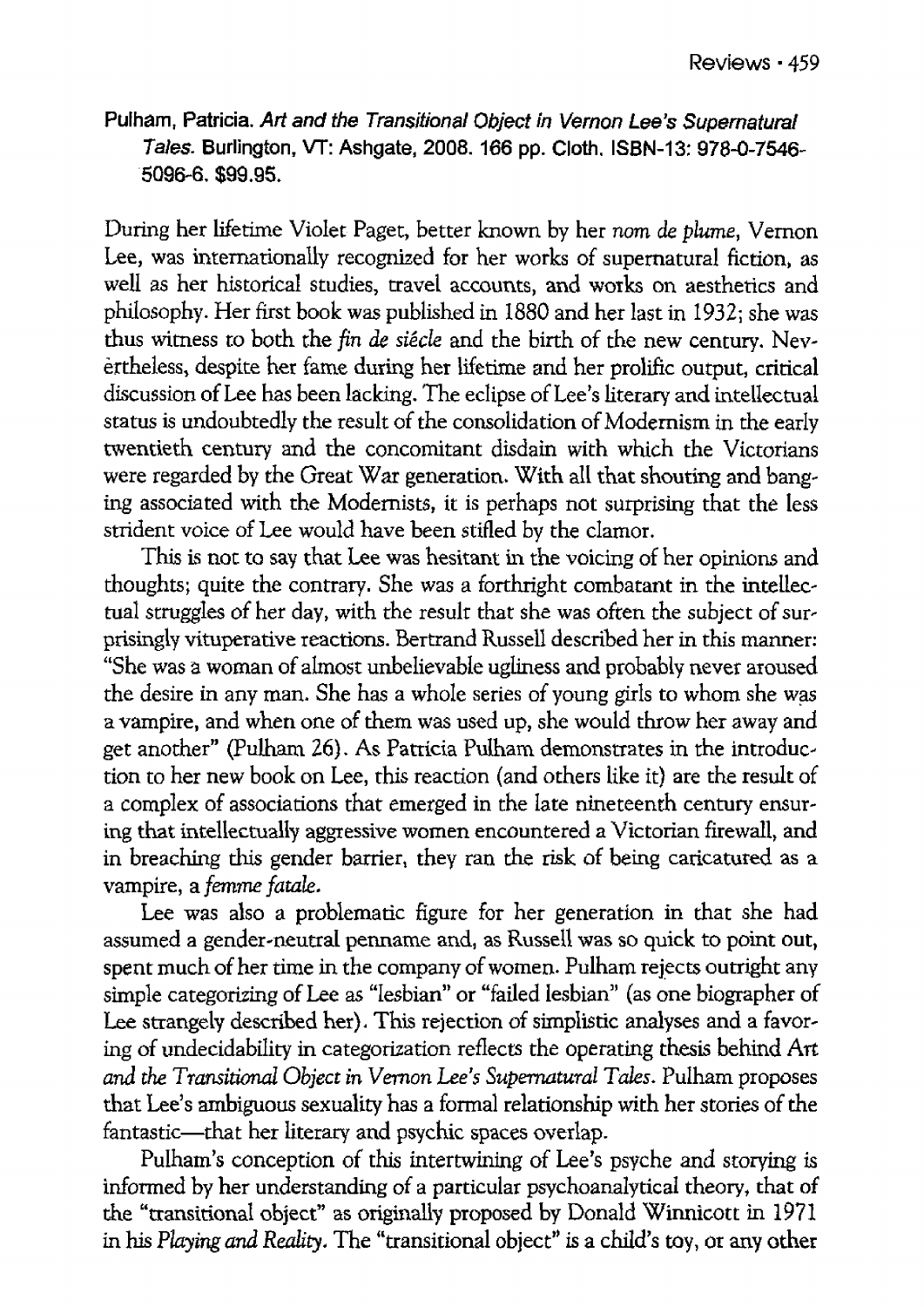item to which a child forms an attachment while he or she is in a particular stage of psychic development that Winnicott defines as the "potential space" out of which a sense of self will emerge. This is a liminal space, suspended between the child's earliest apprehension that the world is coextensive with itself and the later, critical division between a world "out there" and a self within. Within this borderland psychic space, the child still experiences proximity to the mother, yet does not directly interact with her. Rather it plays and interacts with a toy that it initially conceives of as being a part of itself, It is through the process of play that the child acquires a sense of the bounded self that is differentiated from the plenitude of the "polymorphously perverse."

It is Pulham's contention that Lee's supernatural tales of "ghostly singers, metamorphic sculptures, strange uncanny dolls, [and) portraits that come to life" (xvi) are representative of the haunting presence of Winnicott's liminal stage of psychic development. For Winnicott, our engagement with both art and culture is the result of a sort of "return of the repressed" of the "transitional object." In other words, our aesthetic sense is a return of play. According to Falham:

It appears that "play" is at the heart of Lee's engagement with aesthetics, and the striking parallel between the thoughts of Winnicott and Lee on this subject, together with the centrality of the art object in Lee's supernatural fie, tion, inspire a reconsideration of these works in the light of Winnicott's theories. In this context, Lee's supernatural fiction becomes a form of "potential space" in which she plays with cultural objects in order to explore alternative subjectivities. (xvvii)

The opening chapter, "Castrato Cries and Wicked Voices," is a good example of the range of ideas pursued by Pulham while examining individual tales. In looking at two tales by Lee, "A Culture *Ghost:* Winthrop's Adventure" (1881) and "A Wicked Voice" (1889), Pulham notes that Lee recognized the moment of her artistic and intellectual development when she rejected the fancies of childhood, yet that "these fantasies return forcefully in her fiction, often 'haunted' both literally and figuratively by the maternal voice" (3). Pulham then pursues a study of this "voice" (both maternal and otherwise) and its implications for Lee's tales. What was the nature of Lee's literary voice? Oper~ ating in a patriarchal environment, and adopting a male pseudonym, "Lee was certainly aware of the need to masquerade as male in order to be taken seriously in the male literary world" (4). Yet Pulham finds even greater psychoanalytical quany here, for "to speak was to be unsexed, and the language ir. which one spoke temained indubitably male" (4). As standard Lacanian psychoanalysis formulates it, to speak, to accede to language, is to enter the Symbolic through the overcoming of castration anxiety and final acceptance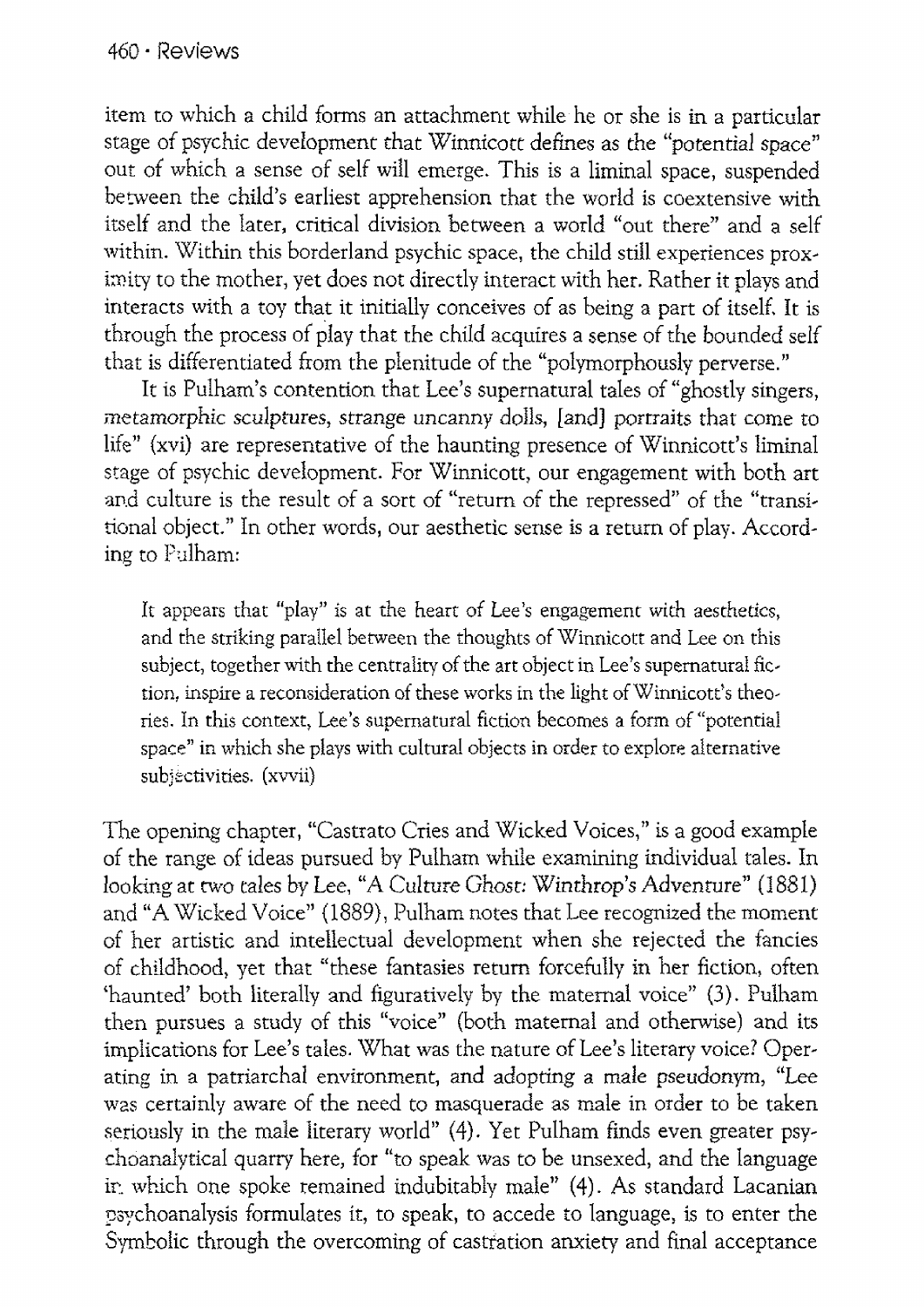of the *nom du pere*, the "name of the Father." Pulham writes, "Yet, as Lacan suggests, the mother's voice itself must also function as a transitional object (an object like the breast, the faeces, a loved blanket or doll) from which the child must separate itself in order to become an independent subject" (5).

Moreover, the maternal voice surrounds the child like an "umbilical net." simultaneously both comforting and an image of entrapment, and thus indica- tive of a profound ambivalence. The maternal voice is contrasted with the paternal world, and thus the mother is identified with sound and the father with meaning (or the Symbolic, as Lacan and his followers would have it). Pulham links the disturbing nature of the operatic voice in Lee's stories with the pre~linguistic "cry/' a sound that paralyzes like a sonic glare of the Medusa. Recognition of this "cry" heralds the continuing presence of the "preverbal relationship with the Mother and its attendant sensations of bliss and para- noia, of release and entrapment" (7). Pulham quickly plunges into an *excursus*  on the singing of the sirens, the song of Circe, the Medusa and the Gorgon, all linked to the "disruptive power" of the feminine voice.

Unlike Lee's theoretical writings on music, which for Pulham constitute an attempt to neutralize the disruptive power of music by "disciplining" it, Lee's ghost stories "play out these powerful effects fof music] or put them on display'' (11). The figure that most clearly represents the mysterious, disruptive force of the "cry" is the figure of the *castrato.* Despite the fact that Lee never describes the singer Zaffirino (in "A Wicked Voice") as such, Pulham mounts a powerful case that the ghostly opera singers in various of Lee's supernatural tales are indeed castrato figures, the sexual ambiguity of their voices presenting a threat to the stable "reality principle" of their audience and Lee herself. In Pulham's reading, the castrato represents "an alternative subjectivity that is played out in the 'potential space' of Lee's fictions" (27).

This initial chapter is representative of the form of all the succeeding chapters. The writer rarely deviates from first stating her theme (the voice, for example), then presenting an extended *excursus* or development (the siren song, Circe, Medusa, Gorgon, the flute), and finally returning to the tonic chord (the castrato figure, representative of the Medusan voice/cry). I do not personally see anything particularly wrong with this repetition of form; however, it must be noted that if one is adverse to a certain way of adducing non~causally connected evidence, then the text may at times become a little tiresome. At their worst, certain sections of individual chapters may appear as little more than a concatenation of analogies that in no way constitute a reasoned argument. Here is an example of what I mean: Venice --- the setting of "A Wicked Voice"—is known as *La Serenissima*, which means serene, which is etymologically linked to the word *siren,* a hybrid being (half bird, half woman), and one who enchants through the voice. A siren is also an obsolete musical instrument as well as an imaginary species of serpent, which we can associate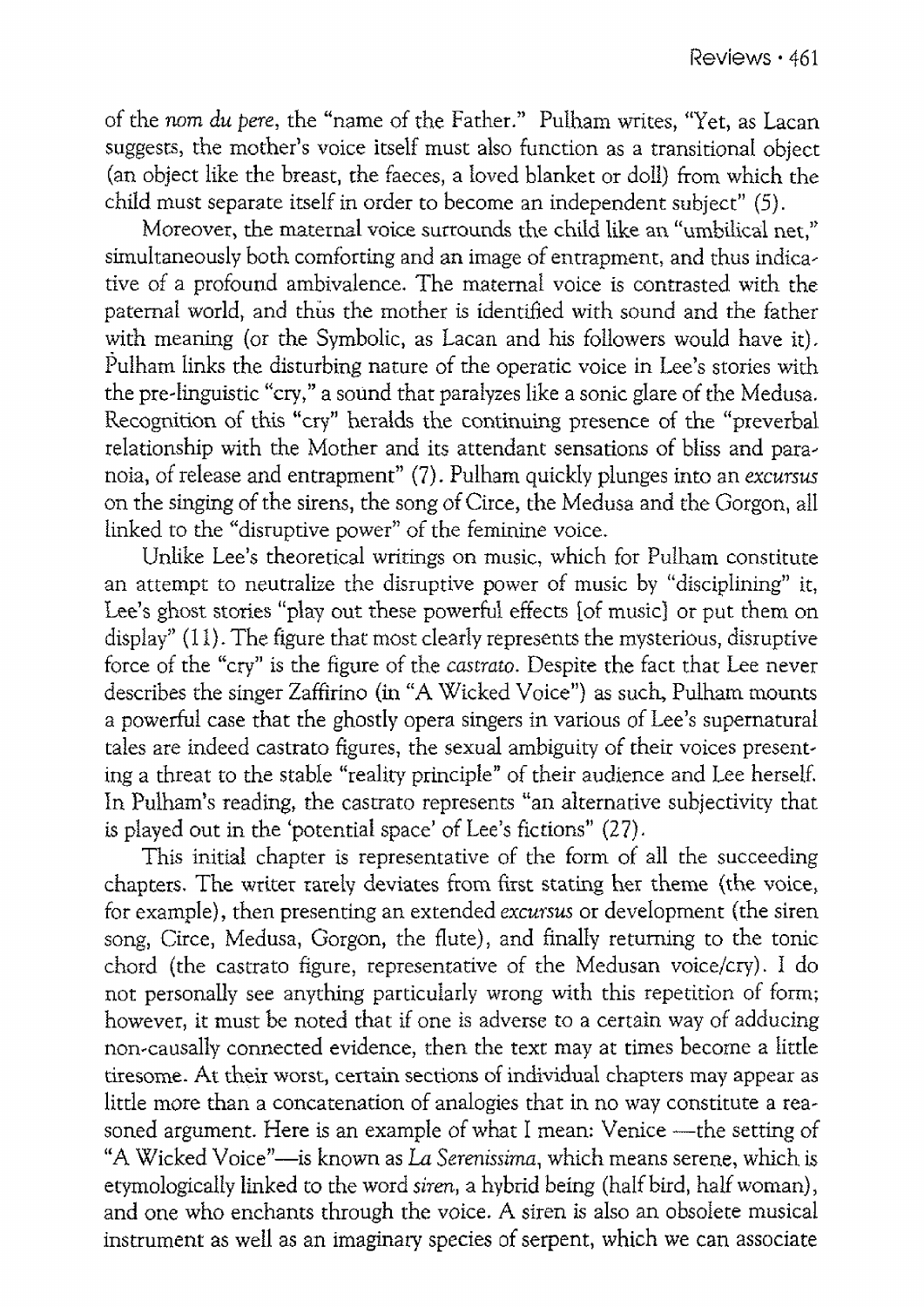with the Medusa, a "violin of flesh and blood" and thus the "maternal fluidity" and the "serpentine waters" of Venice (17). Depending on how highly one values the psychoanalytical project, this arrangement of associations within a paratacrical scholarly space will either serve to edify or make one feel trapped in a sort of post-structuralist nightmare, doomed to jump from one signifier to the next in a vertiginous spiral of referential allusions.

The ensuing chapter delves into Lee's fascination with the statue and sculptural beauty. Here again Pulham examines the writer's ambiguous relationship with the idea of aesthetic form: Lee's theoretical works extol the Apollonian, formal virtues of classical sculpture, while her stories, such as "Marsyas in Flanders," examined in depth here, seem to reveal a disquieting awareness of the Dionysian connections between the flayed satyr Marsyas, Dionysus, Orpheus, and their indeterminate gender and sexuality. In writing about the chthonian, maternal origins of the figure of Marsyas in Lee's tale, Pulham achieves some remarkable rhetorical effects: "Skinned alive, Marsyas body becomes a kind of disturbing double for the body in its embryonic state, in which the blood and veins of the foetus are visible through the translucence of the skin" ( 49). The figure of Marsyas, like that of Dionysus, Orpheus, and even Christ ("It] hroughout the ages, the mystical tradition has considered Christ as an androgyne") embodies the "fluid sexuality" of the "amorphous existence" of the child before its adoption of a "'fixed' subjectivity" (51). Pressing her case further, Pulham examines "St. Eudaemon and His Orange Tree" in which the uncovering of an ancient statue of Venus disrupts the quietude of a small Italian township. The androgyny of the classical Venus is discussed at length, allowing Pulham to conclude that "The search for plenitude that is figured through Venus's androgyny can therefore be seen as expressive of lesbian desire" (58).

By the time one gets to the final chapter of the book, there is a decided ring of familiarity to the pattern of Pulham's arguments and her conclusions. In discussing the figure of the vampire, for example, she suggests that "vampirism might also serve as a model for the embryonic fusion with the mother that informs Lee's negotiation of sexual identity: in the womb, the baby feeds vampirically on the mother's blood-enriched placenta" (136). Somewhat frustratingly, it appears that no matter from which direction we begin our journey, we always end up in the same place: the limbo of "mummy and me." Pulham certainly accrues an impressive amount of evidence, yet image upon image, story upon story, and *still* there is no escape from the maelstrom of phantoms that lead us back to the beginning.

It is no doubt churlish to accuse the author of a *book* entitled *Art and the Transitional Object in Vernon* Lee~s *Supernatural Tales* of a Freudian reductionism in her study of Lee's supernatural fiction. It is perhaps inevitable that once one adopts the psychoanalytical mindset, the myriad forked paths of the